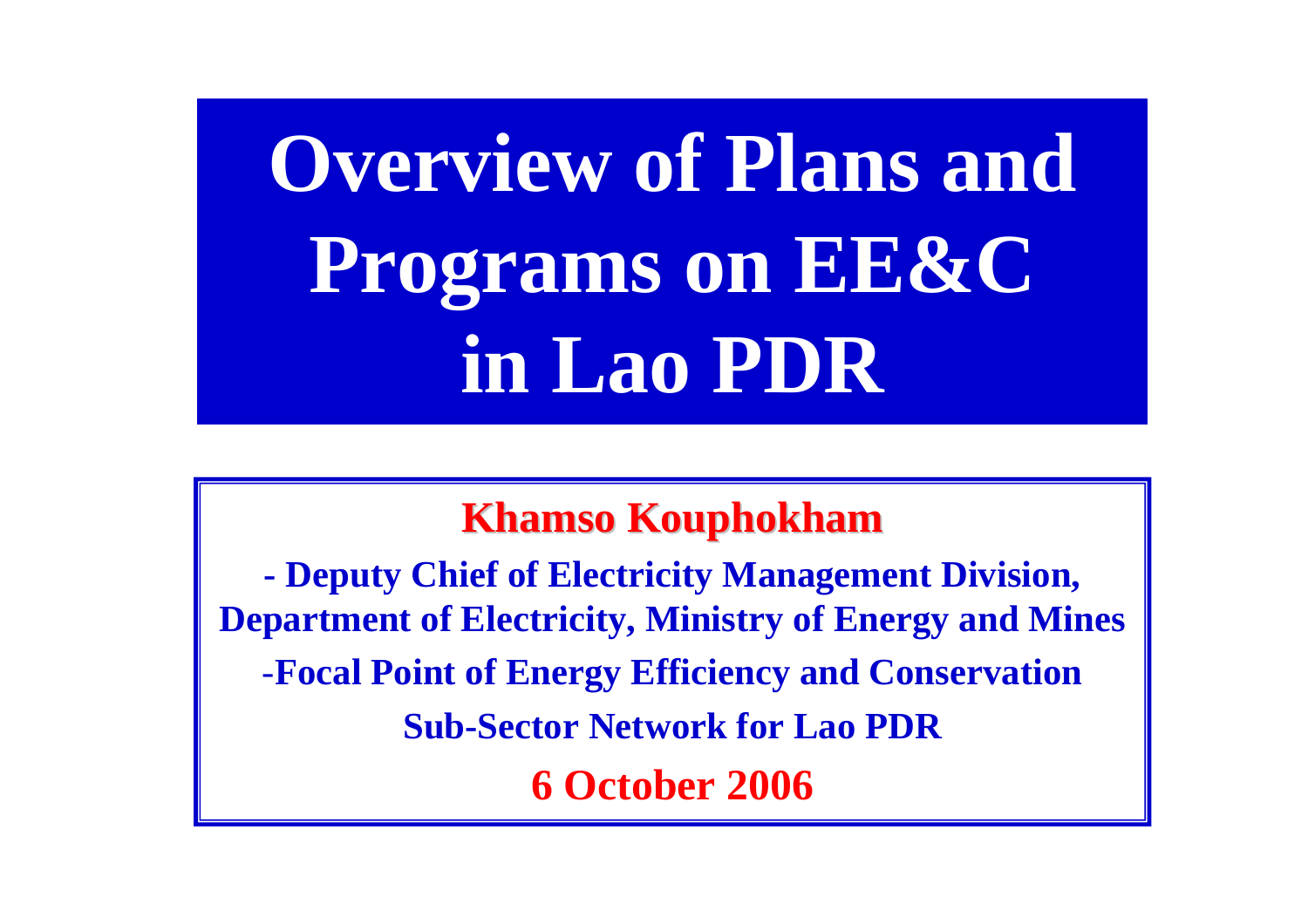### **Outline of the presentation**

- $\bullet$ **Energy Consumption status Energy Consumption status**
- $\bullet$ **Activities of PROMEEC Activities of PROMEEC**
- $\bullet$ **Future Plan Future Plan**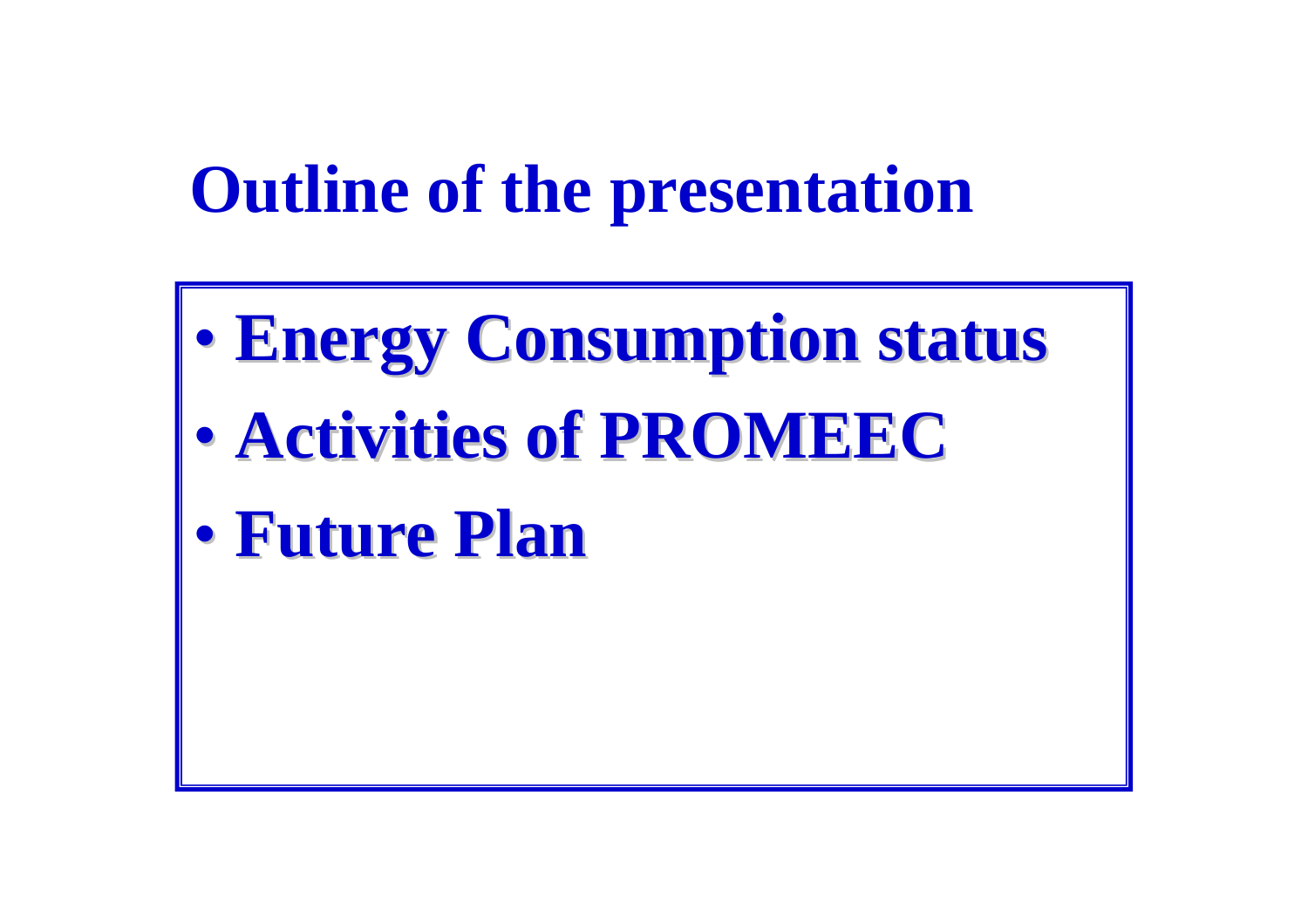# **Energy status** Energy supply (ktoe)

|                    | 2000  | 2001  | 2002  | 2003  | 2004  |
|--------------------|-------|-------|-------|-------|-------|
| <b>Coal</b>        | 158.4 | 151.3 | 177.3 | 149.5 | 175.5 |
| <b>Petroleum</b>   | 254.4 | 308.9 | 389.7 | 387.6 | 390   |
| <b>Electricity</b> | 75.5  | 83.1  | 86.6  | 96.6  | 103.2 |
| Total              | 488.3 | 543.2 | 653.6 | 633.7 | 668.8 |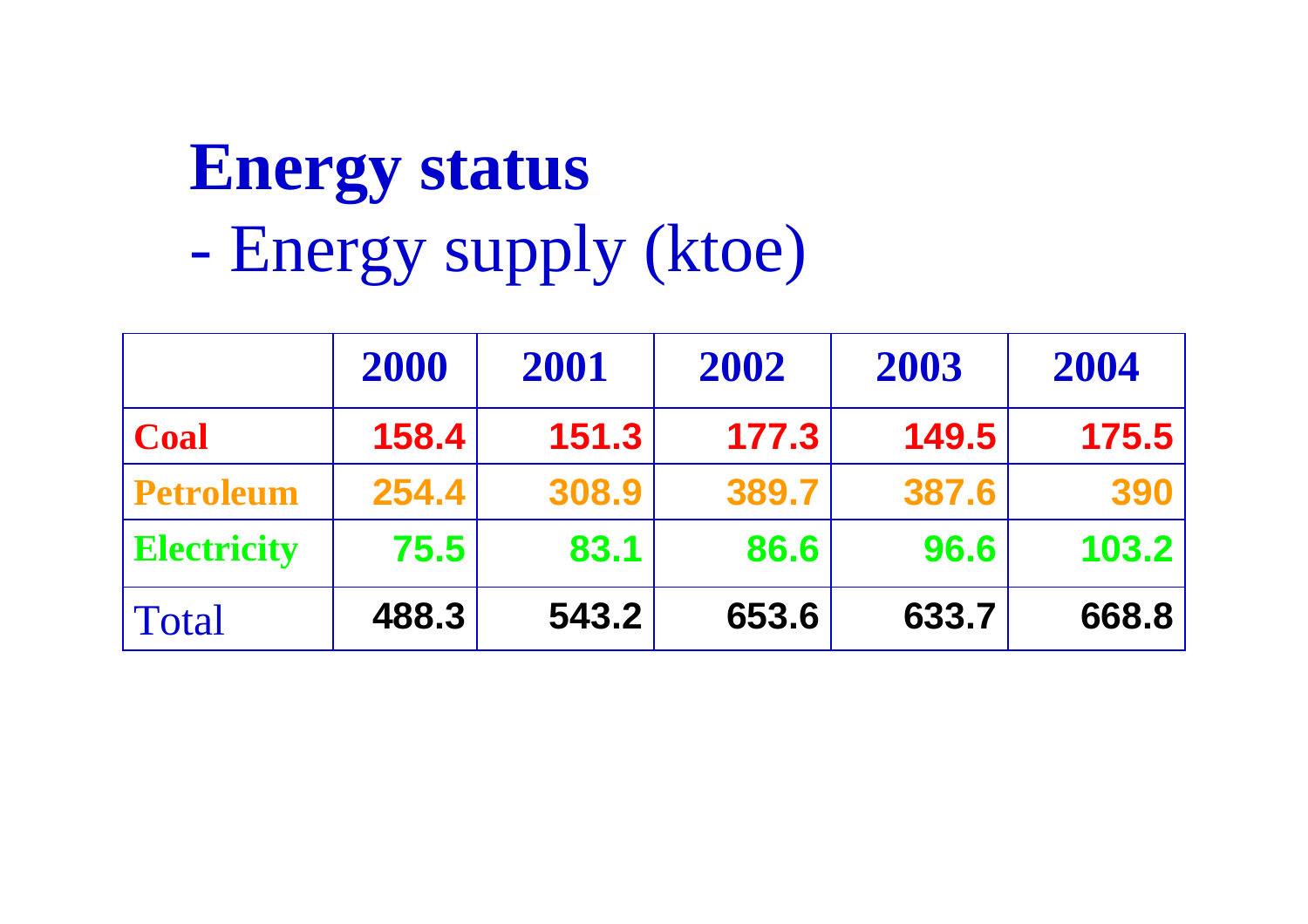## **Energy status** Electricity generation (MWh)

|                     | 2001      | 2002      | 2003      | 2004      | 2005      |
|---------------------|-----------|-----------|-----------|-----------|-----------|
| <b>Sale total</b>   | 3,581,744 | 3,565,082 | 3,168,377 | 3,327,448 | 5,288,063 |
| <b>Domestic use</b> | 710,330   | 766,739   | 883,739   | 902,763   | 1,011,065 |
| $\frac{0}{0}$       | <b>20</b> | 22        | 28        | 27        | 19        |
| <b>Export</b>       | 2,871,414 | 2,798,343 | 2,284,639 | 2,424,685 | 4,276,998 |
| $\frac{0}{0}$       | 80        | 79        | 72        | 73        | 81        |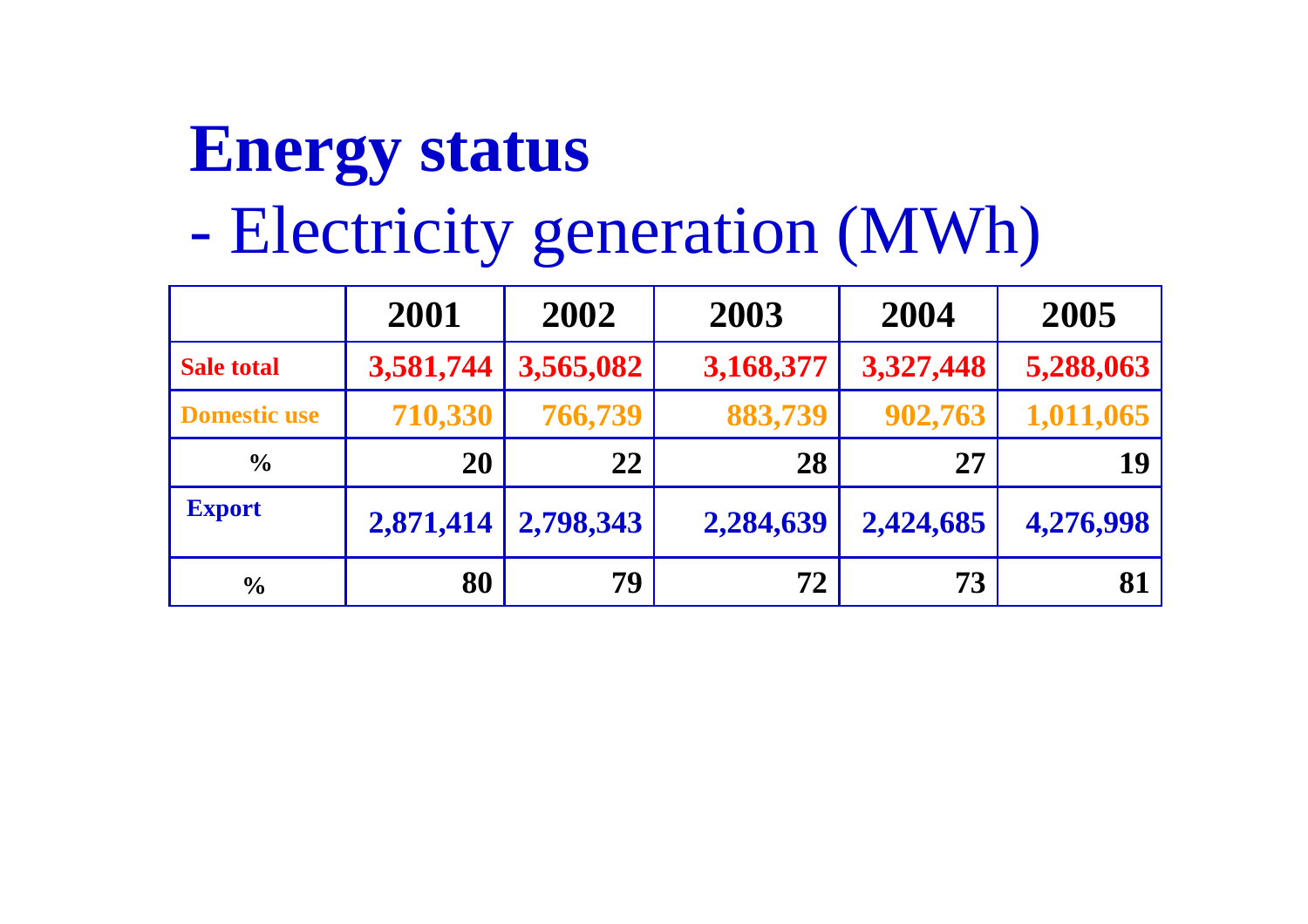#### **Energy status** Electricity generation (MWh)

|               | 2001      | 2002      | 2003      | 2004      | 2005      |
|---------------|-----------|-----------|-----------|-----------|-----------|
| EdL           | 796,380   | 771,434   | 434,657   | 507,055   | 727,756   |
| $\frac{1}{2}$ | 28        | 28        | 19        | 21        | 29        |
| <b>IPPs</b>   | 2,075,034 | 2,026,909 | 1,849,982 | 1,917,631 | 1,774,621 |
| $\frac{1}{2}$ | 72        | 72        | 81        | 79        | 71        |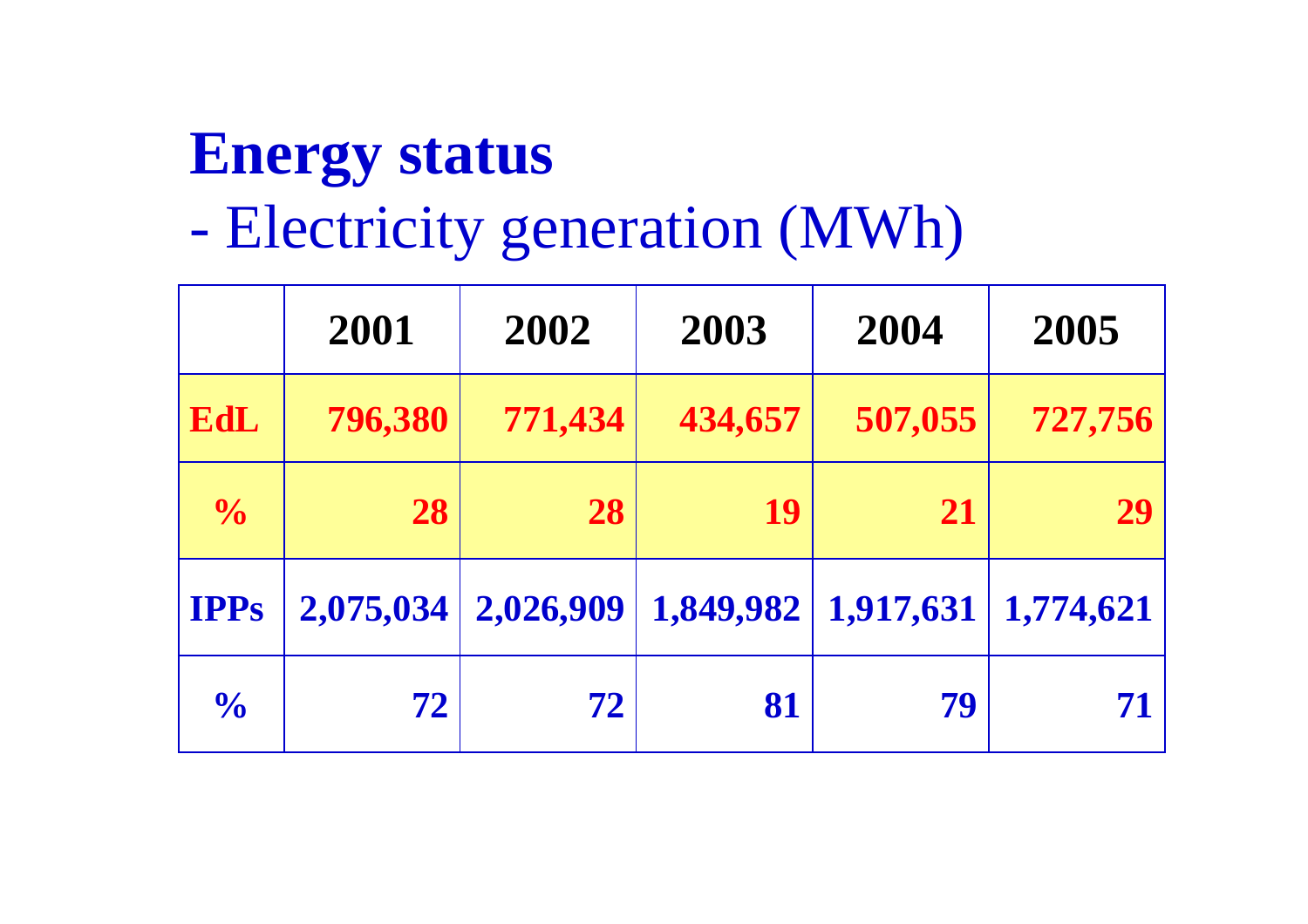### **Energy status** Electricity Import (MWh)

|            | 2001    | 2002    | 2003    | 2004    | 2005       |
|------------|---------|---------|---------|---------|------------|
| <b>MWH</b> | 182,497 | 200,797 | 229,343 | 277,588 | 325,976    |
| <b>USD</b> |         |         |         |         | 12,174,192 |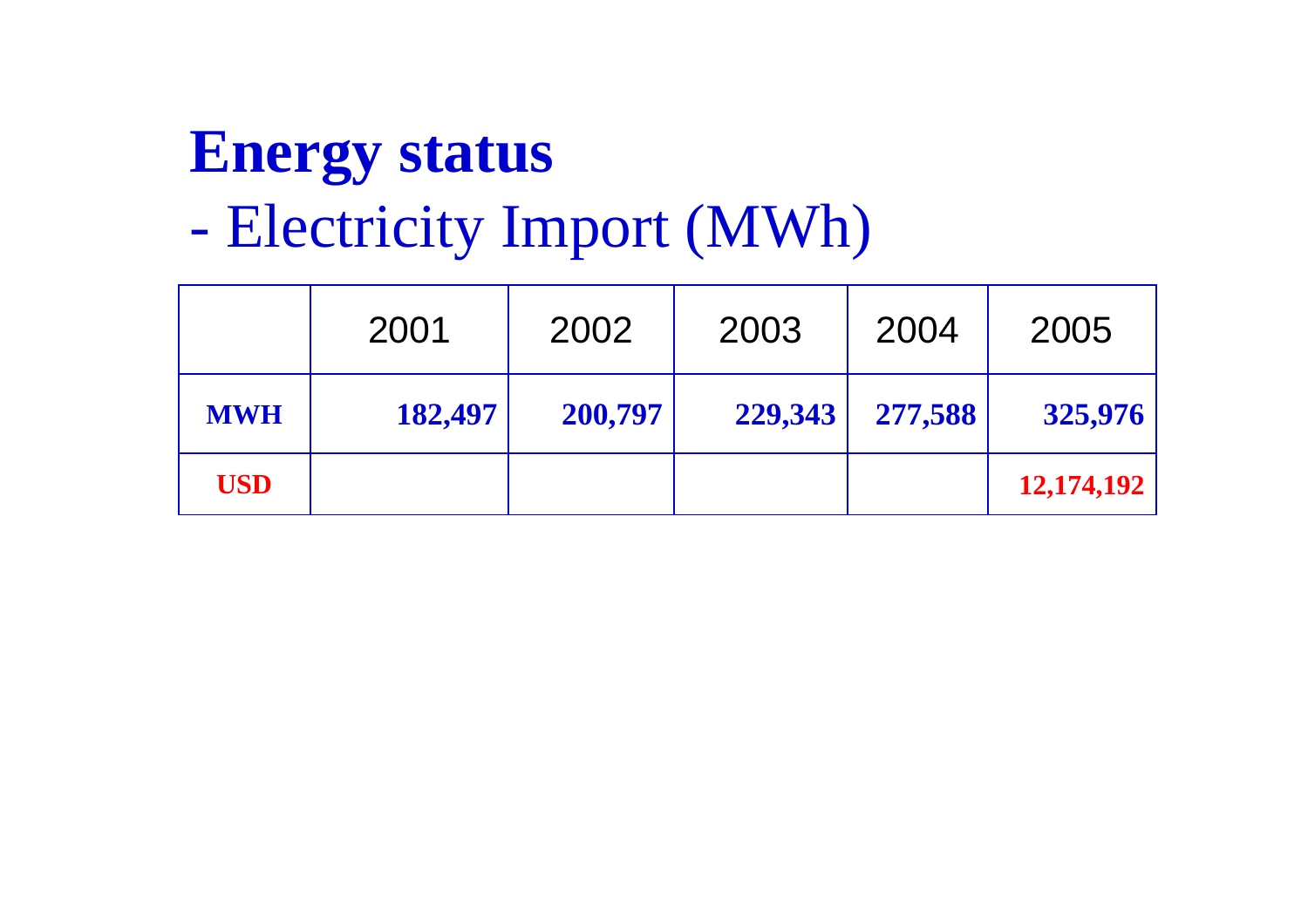#### **Activities of PROMEEC**

- •**Energy audit at Nam Ngum Hydro Plant in 2001**
- • **Energy audits at 3 buildings: Lao Plaza Hotel, Don Chan Palace and Lane Xang Hotel**
- • **Having held Workshop- Seminars and training on EE&C**
- • **Attending the training courses on EE&C in Japan: 10 Officials;**